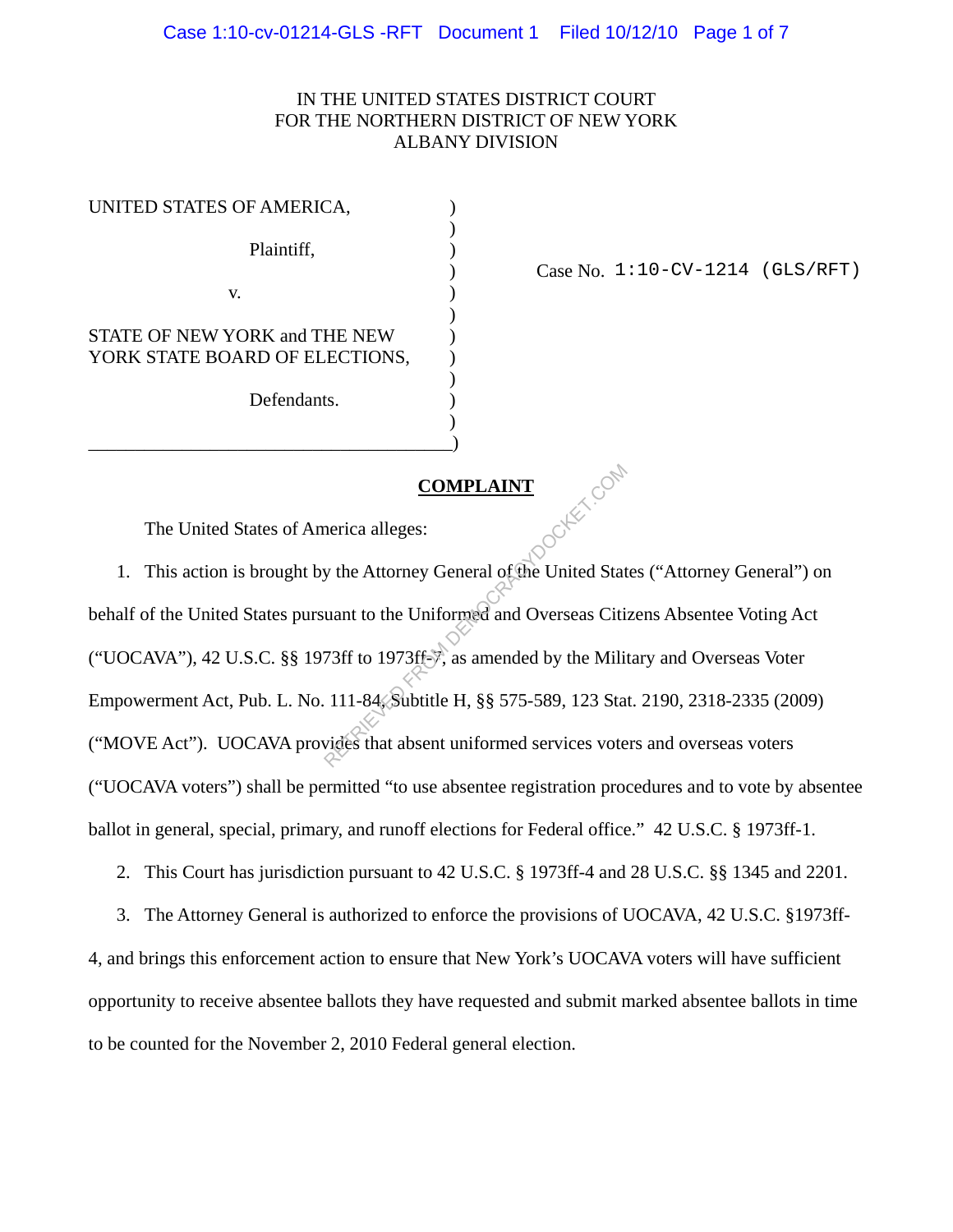#### Case 1:10-cv-01214-GLS -RFT Document 1 Filed 10/12/10 Page 2 of 7

4. Defendant State of New York is responsible for complying with UOCAVA, and ensuring that validly-requested absentee ballots are sent to UOCAVA voters in accordance with its terms. 42 U.S.C. § 1973ff-1.

5. Defendant New York State Board of Elections ("SBOE") has jurisdiction of, and is responsible for, the execution and enforcement of statutes governing elections and related procedures in New York State, and as such is responsible for the administration of State law affecting voting, and for assuring that elections in the State are conducted in accordance with law. See N.Y. ELEC. LAW §§ 3-104(1), 3- 100(1), 3-102(1-17). The principal office of the New York SBOE is in Albany, New York.

6. Pursuant to amendments made by the MOVE Act, UOCAVA requires states to transmit validlyrequested ballots to UOCAVA voters not later than 45 days before an election for Federal office when the request is received at least 45 days before the election, unless a hardship exemption is obtained pursuant to Section  $102(g)$  of UOCAVA. 42 U.S.C. § 1973ff-1(a)(8)(A). The 45th day before the November 2, 2010, Federal general election is September 18, 2010. roters not later than 45 days before an election<br>5 days before the election, unless a hards<br>OCAVA. 42 U.S.C. § 1973ff-1(a)(8)(A)<br>eral election is September 18, 2010.<br>from the requirement to transmit ballots<br>re granted, a

7. States can be exempted from the requirement to transmit ballots 45 days in advance of a Federal election if they apply for, and are granted, a hardship waiver from the Presidential designee for UOCAVA, the Secretary of Defense. 42 U.S.C. § 1973ff-1(g). A hardship waiver may be granted if (1) the state submits a comprehensive plan in its application for a hardship waiver that "provides absent uniformed services voters and overseas voters sufficient time to receive absentee ballots they have requested and submit market absentee ballots to the appropriate State election official in time to have the ballot counted in the election for Federal office," and (2) if the state's primary election date, a legal contest causing a delay in generating ballots, or the state's constitution, make complying with the requirement that ballots be transmitted 45 days in advance of a Federal election an undue hardship. 42 U.S.C. §1973ff-1(g)(2).

2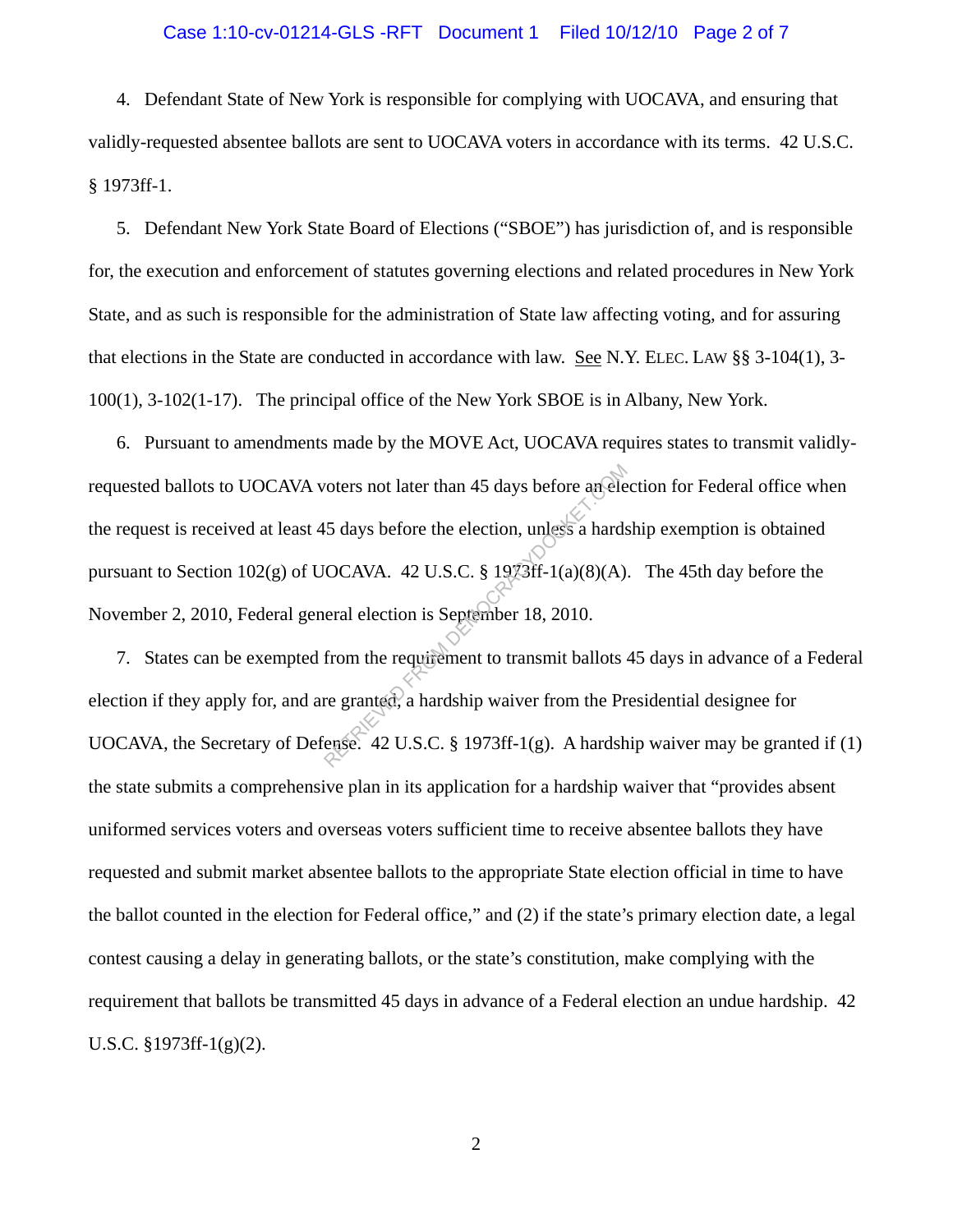#### Case 1:10-cv-01214-GLS -RFT Document 1 Filed 10/12/10 Page 3 of 7

8. Where a hardship exemption is granted, UOCAVA requires states to transmit validly-requested ballots to UOCAVA voters in accordance with the provisions of the comprehensive plan upon which the hardship waiver is based. 42 U.S.C.  $\S\S 102(a)(8)(A) \& 102(g)$ .

9. Pursuant to Section  $102(g)(2)(B)(i)$  of UOCAVA, the State of New York applied for a hardship waiver on grounds that New York's September 14, 2010 primary election prohibited the State from complying with Section  $102(a)(8)(A)$  with respect to the November 2, 2010 general election 42 U.S.C. §§ 1973ff-1(a)(8)(A) & (g)(2)(B)(i). See Attachments A (April 23, 2010 Waiver Application) and B (June 9, 2010 Supplement to Waiver Application). Specifically, New York asserted that it could not transmit absentee ballots to UOCAVA voters by September 18, 2010, the 45<sup>th</sup> day before the November 2, 2010 federal general election.

10. Pursuant to Section  $102(g)(1)(D)$  of UOCAVA, the State's hardship application included a comprehensive plan that outlined steps the State would take to ensure that UOCAVA voters had time to receive, mark, and submit their ballots in time to have the ballot counted. 42 U.S.C. §1973ff- $1(g)(1)(D)$ . See Attachment A at 6-8. New York's comprehensive plan included two key provisions that created a 45-day period for UOCAVA voters to receive, mark, and submit their ballots: (1) transmission of absentee ballots to UOCAVA voters on October 1, 2010, 32 days before the November 2, 2010 Federal general election and (2) extension of the deadline for receipt of ballots from UOCAVA voters postmarked by November 1, 2010, to November 15, 2010, 13 days after the November 2, 2010 Federal general election. See id. at 6. (g)(1)(D) of UOCAVA, the State's hardshed steps the State would take to ensure the ballots in time to have the ballot counted at 6-8. New York's comprehensive plan is UOCAVA voters to receive, mark, and so to UOCAVA voter

11. On August 27, 2010, pursuant to its statutory authority, and based on the comprehensive plan set forth in New York's waiver application, the Department of Defense granted the State's request for a hardship exemption. See Attachment C (August 27, 2010 Waiver Grant). In reaching this determination, the Department of Defense noted the waiver was based "on an understanding that the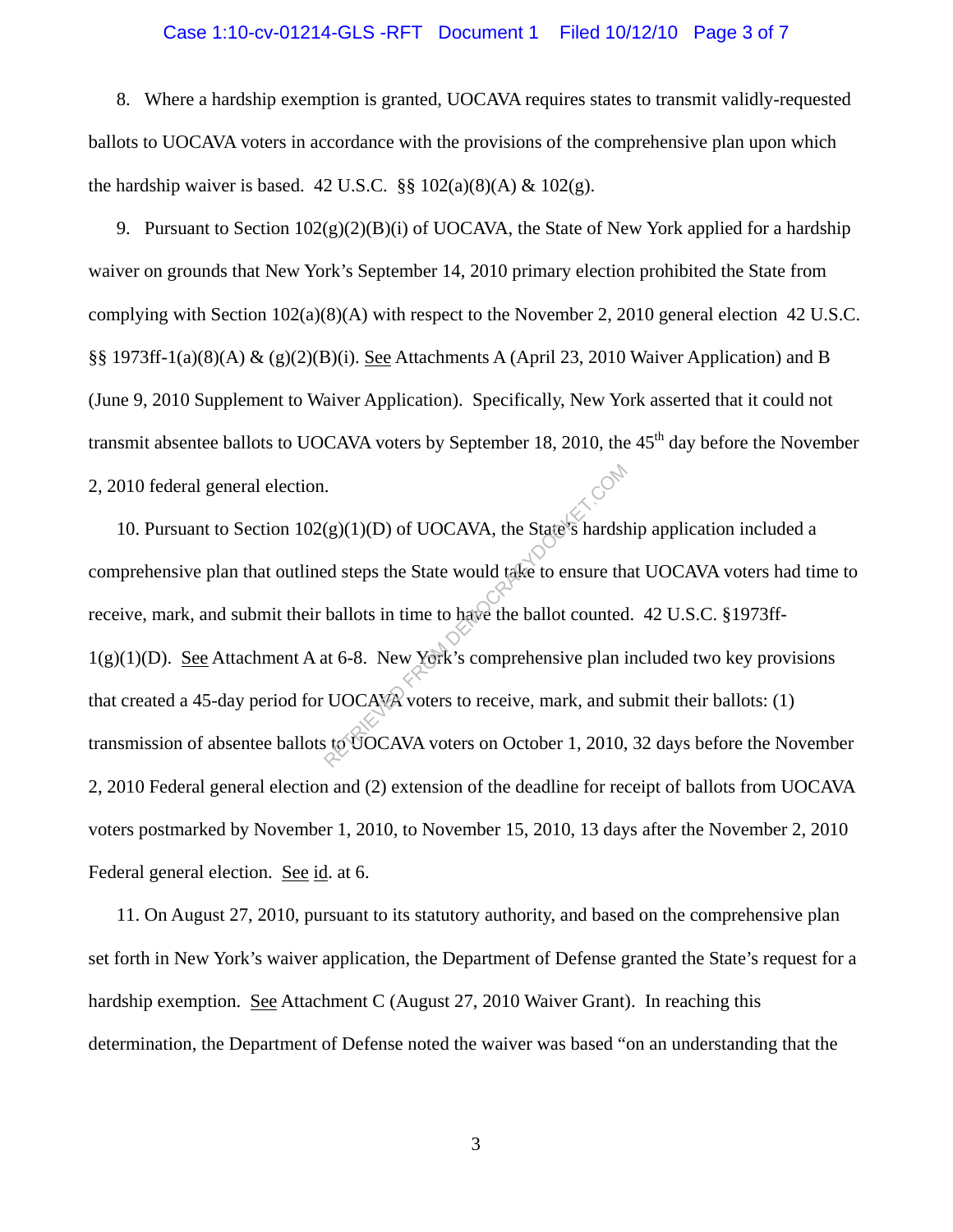## Case 1:10-cv-01214-GLS -RFT Document 1 Filed 10/12/10 Page 4 of 7

State of New York will transmit absentee ballots for the November 2, 2010 Federal general election to UOCAVA voters no later than October 1, 2010." See Attachment C at 1.

 election day to be counted. N.Y. ELEC. LAW §§ 10-114(1) and 11-212. 12. Under New York law, absentee ballots from UOCAVA voters must be postmarked by November 1, 2010, the day before the November 2, 2010 general election, and received within 13 days after

13. Despite the October 1, 2010 deadline outlined in the comprehensive plan set forth in New York's waiver application, election officials in New York State nonetheless failed to transmit absentee ballots for the Federal general election to UOCAVA voters by that date in at least nine New York counties. Election officials in those counties exceeded the October 1, 2010 deadline in the State's waiver application for transmitting UOCAVA ballots by periods ranging from five days to nine days.

14. On information and belief, in Kings County, transmission of absentee ballots to UOCAVA voters was not completed until on or around October 10, nine days after the October 1, 2010 transmission deadline in the State's waiver application, 22 days before the State's postmarking deadline, 23 days before the Federal general election, and 36 days before the State's extended deadline for receipt of UOCAVA ballots. ing UOCAVA ballots by periods ranging<br>ef, in Kings County, transmission of abse<br>on or around October 10, pine days after<br>te's waiver application, 22 days before the<br>deral general efection, and 36 days before<br>ef, in New Yor

15. On information and belief, in New York and Queens Counties, election officials did not complete transmission of absentee ballots for UOCAVA voters until on or around October 9, eight days after the October 1, 2010 transmission deadline in the State's waiver application, 25 days before the State postmarking deadline, 26 days before the Federal general election, and 39 days before the extended deadline for receipt of UOCAVA ballots.

16. On information and belief, in Erie and Bronx Counties, election officials did not complete transmission of absentee ballots for UOCAVA voters until on or around October 8, one week after the October 1, 2010 transmission deadline in the State's waiver application, 24 days before the State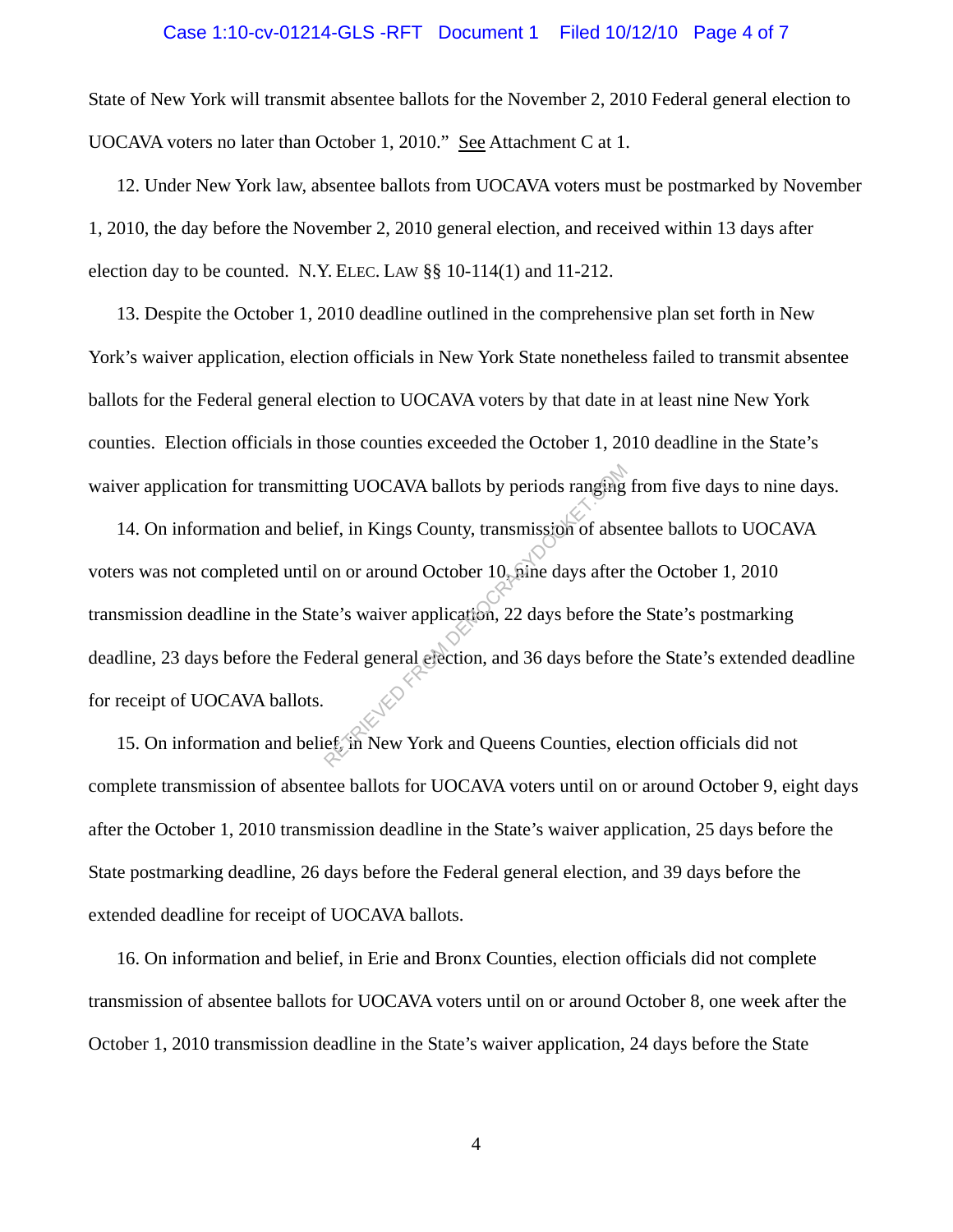#### Case 1:10-cv-01214-GLS -RFT Document 1 Filed 10/12/10 Page 5 of 7

postmarking deadline, 25 days before the Federal general election, and 38 days before the State's extended deadline for receipt of UOCAVA ballots.

17. On information and belief, in Richmond County, election officials did not complete transmission of absentee ballots for UOCAVA voters until on or around October 7, six days after the October 1, 2010 transmission deadline in the State's waiver application, 25 days before the State's postmarking deadline, 26 days before the Federal general election, and 39 days before the State's extended deadline for receipt of UOCAVA ballots.

18. On information and belief, in Niagara, Putnam, and Westchester Counties, absentee ballots for UOCAVA voters were transmitted on or around October 6, five days after the October 1, 2010 transmission deadline in the State's waiver application, 26 days before the State postmarking deadline, 27 days before the Federal general election, and 40 days before the extended deadline for receipt of UOCAVA ballots.

19. State election officials have received timely requests for absentee ballots for the November 2, 2010 Federal general election from voters who are entitled to vote by absentee ballot pursuant to the provisions of UOCAVA in Niagara, Putnam, Westchester, Erie, Richmond, Bronx, New York, Kings, and Queens Counties. te's waiver application, 26 days before the external election, and 40 days before the external election, and 40 days before the external external external external and the external extends for absented to vote by ab arra,

20. Defendants' failure to ensure that election officials in Niagara, Putnam, Westchester, Erie, Richmond, Bronx, New York, Kings, and Queens Counties transmitted absentee ballots by October 1, 2010, as provided by the comprehensive plan in New York's waiver application, violates Section 102(a)(8)(A) of UOCAVA. 42 U.S.C. § 1973ff-1(a)(8)(A).

21. An order of this Court is necessary requiring Defendants to take corrective action to protect rights granted by UOCAVA and to ensure that the State's affected UOCAVA voters have sufficient time to receive, mark, and submit their ballots in time to have them counted for the November 2, 2010 general election for Federal office.

5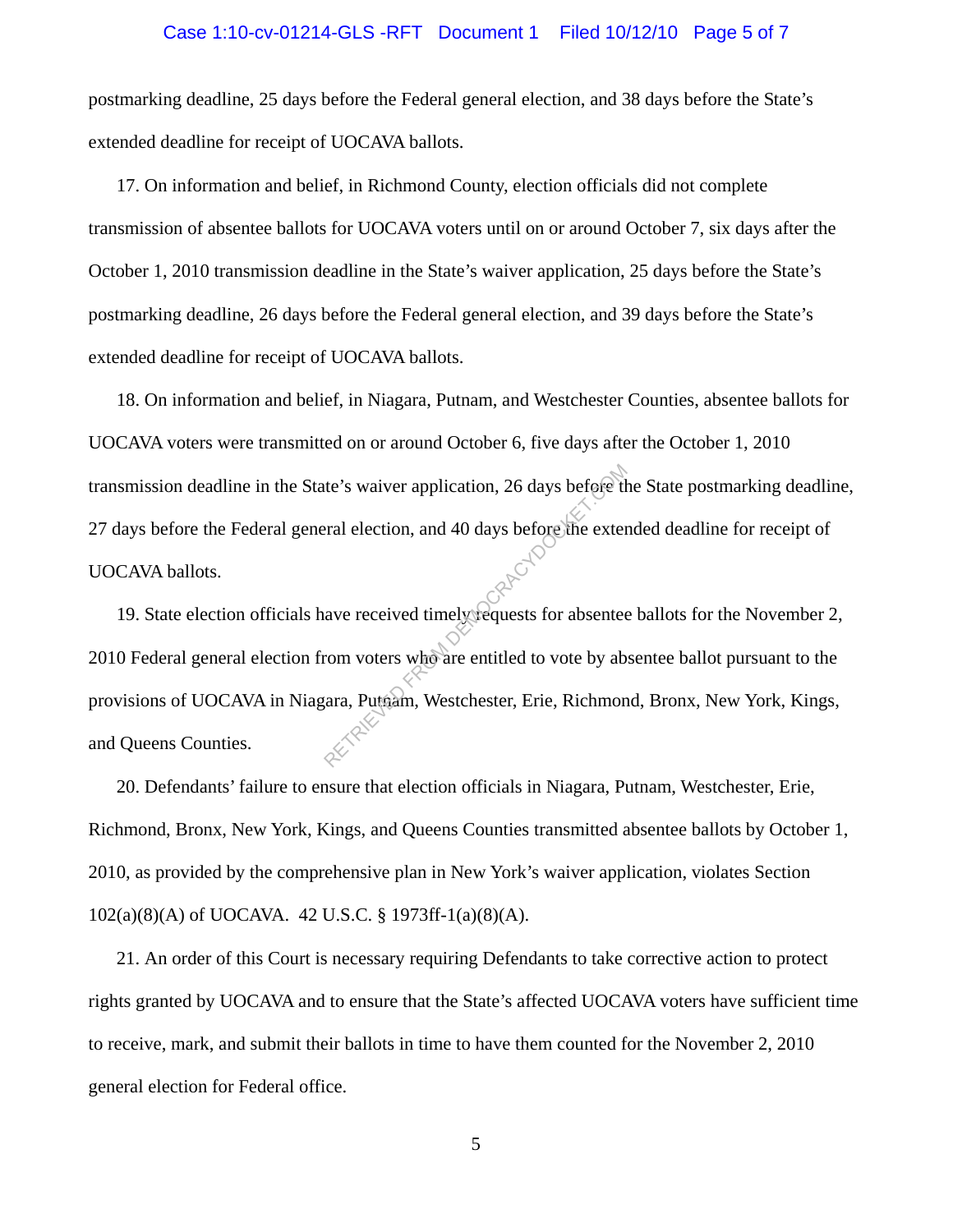## Case 1:10-cv-01214-GLS -RFT Document 1 Filed 10/12/10 Page 6 of 7

WHEREFORE, Plaintiff asks this Court to hear this action pursuant to 42 U.S.C. §1973ff-4 and 28 U.S.C. § 1345, and:

(1) Issue a declaratory judgment under 28 U.S.C. § 2201 that the Defendants violated Section 102(a)(8)(A) of UOCAVA by failing to ensure that election officials in Niagara, Putnam, Westchester, Erie, Richmond, Bronx, New York, Kings, and Queens Counties transmitted absentee ballots by October 1, 2010, as provided by the comprehensive plan in New York's waiver application; and

(2) Issue injunctive relief ordering the Defendants, their agents and successors in office, and all persons acting in concert with them:

- (a) To take such steps as are necessary to assure that UOCAVA voters shall have sufficient time to receive, mark, and submit their ballots in time to have them counted in the November 2, 2010 general election for Federal office; such steps as are necessary to assure that<br>nt time to receive, mark, and submit their<br>in the November 2, 2010 general electio<br>uch steps as are necessary to afford affec<br>o participate in the State's November 2, 2<br>office a r
- (b) To take such steps as are necessary to afford affected UOCAVA voters who are eligible to participate in the State's November 2, 2010 general election for Federal office a reasonable opportunity to learn of this Court's order;
- (c) To take such steps as are necessary to assure that the certification schedule for the November 2, 2010 general election for Federal office be adjusted as necessary to permit affected UOCAVA voters sufficient time to receive, mark, and submit their ballots in time to have them counted;
- (d) To report to the United States concerning the dates ballots were transmitted and the number of UOCAVA ballots, by county, sent, received, and counted for the November 2, 2010 general election for Federal office pursuant to this Court's order within 45 days after the election; and

6